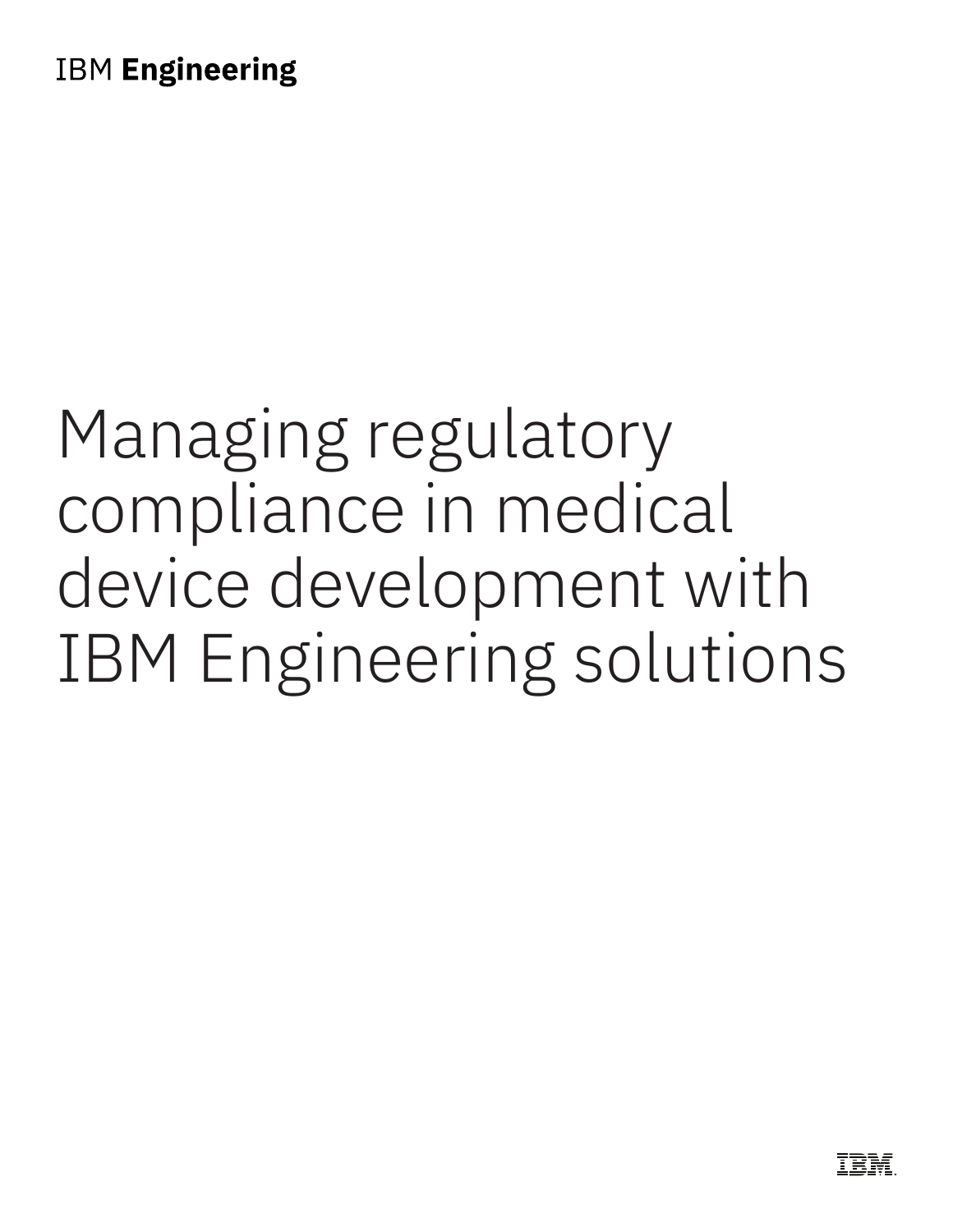## Executive summary

Today's healthcare, life sciences and medical device industries are faced with unpredictable market change, global competition, and constantly evolving regulatory mandates and guidelines. To remain viable and competitive, corporations must balance rapid innovation with compliance mandates that dictate safety and effectiveness. The necessity to innovate and evolve the business in order to leverage new technologies such as biologics, advanced drug treatments or software-enabled medical devices while maintaining compliance requires organizations to undergo significant business process and development life cycle transformations. Many in the industry have expressed concern that the processes dictated by the broad and evolving governmental regulations and guidelines (such as FDA, GMP, EU MDR, IVDR etc.) negatively impact time-to-market and increase development time.

The United States Food and Drug Administration (FDA) regulates over \$1 trillion in products including, but not limited to:

- Pharmaceuticals for human and animal use.
- Biological and related products including vaccines, and biological therapeutics.
- Medical devices.
- Radiation emitting devices.

The FDA monitors the production, import, transport, storage and sale of these products in the United States. Compliance with FDA regulations is a market requirement. Failure to comply can be very costly, not only due to expensive violations or recalls, but also due to criminal penalties and loss of market share for those who don't comply with regulations.

European regulations that became effective in May 2017 across the European Union countries increased regulation to include active implantable medical devices and in vitro diagnostic medical devices. The new EU Medical Device Regulations (MDR) and In Vitro Diagnostic Medical Device Regulations (IVDR) are changing the EU market since they affect not only new products but existing ones as well. The conformity assessment for CE marking has proven more time consuming given these new and stricter regulations, compounded by fewer notified bodies around supporting these new regulations. Solving the quality and speed dilemma unquestionably becomes a very critical factor.

Achieving development life cycle efficiencies and injecting more agile development practices while maintaining compliance to regulations such as those dictated by the FDA or any regulatory body is often reported as a foremost concern. It is our view that given high-quality development and design control processes and sufficient tools to support and automate these processes, time to market can actually be *decreased*, while resulting in higher quality, and higher reliability products and services. This document gives a brief overview of the current challenges that the healthcare industry faces and discusses how IBM® Engineering solutions can help address these challenges.

The IBM Engineering solutions for systems and software engineering can assist with reaching compliance goals through integration, collaboration, automation and reporting. The solutions support the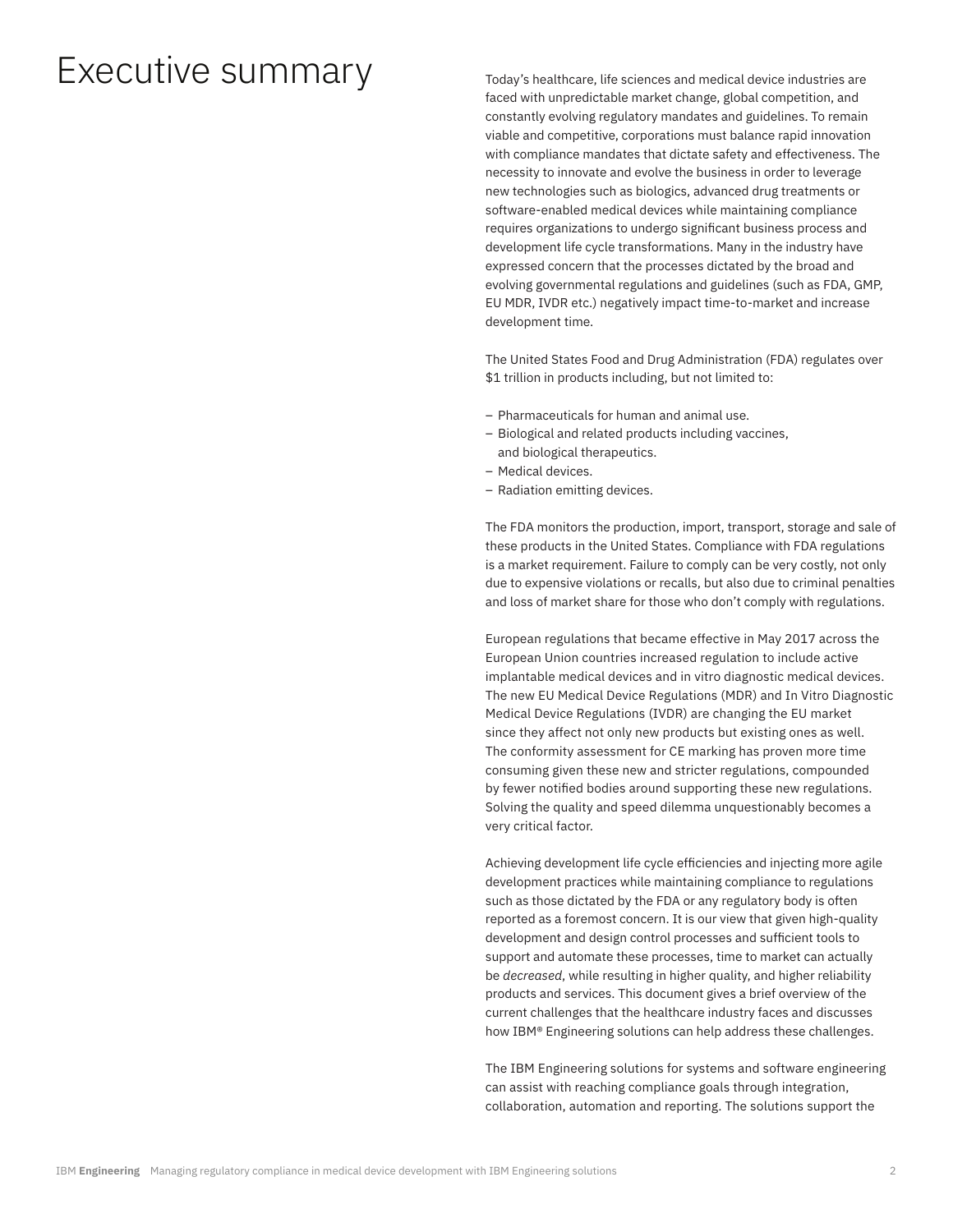

creation and management of life-cycle work products necessary to fulfill FDA and / or EU regulations and guidelines. The solutions provide a core set of best-in-class tools and processes for systems and software engineering teams, facilitating engineering collaboration with unprecedented high level of transparency of project progress, control of artifacts, traceability with audit trails, task management and change control.

Lastly, the IBM Engineering solutions address the FDA identified *lack of design controls as one of the major causes of device recalls* by:

- Maintaining design control specifications in a central, automated repository
- Providing design control specifications using customizable document templates
- Facilitating the design control process models, attributes and reports
- Maintaining up-to-date traceability matrices
- Facilitating change impact analysis and capturing design history
- Managing compliance

#### Smarter healthcare

Today's healthcare field is quickly evolving and increasingly becoming more networked and interconnected. Whether you are developing a cutting-edge medical device, researching new drug therapies or providing healthcare services, the common thread is an increasing

reliance on interconnected information, networks, products, and complex systems.

To meet innovation goals and bring new products to market faster, companies must focus on optimizing the development processes supporting and automating these efforts. As today's healthcare providers, payers and consumers move towards electronic records management and smarter healthcare, this will mean that medical devices used to implement our care must not only communicate data to doctors, nurses and clinicians but may also transmit data for more accurate billing and more comprehensive patient data management. Medical devices are becoming more sophisticated and complex with the greater ability to give real-time statistics to clinicians in order to make better diagnosis and care decisions. Many devices today record and transmit patient and device data back to physicians and device manufacturers to aid in patient care, and to help influence development of new products and features in order to repurpose or modernize existing product lines. Devices are becoming more and more customized and offer variances that meet hospital, emergency response and field needs. Data is being continually analyzed to make diagnosis early and to predict outcomes.

Healthcare reform will potentially impel tens of millions of citizens who do not currently have healthcare insurance into the healthcare network, driving demand for access to treatments such as drugs, biologics and increasing medical device usage. The push towards electronic medical records and mandates such as the Health Insurance Portability and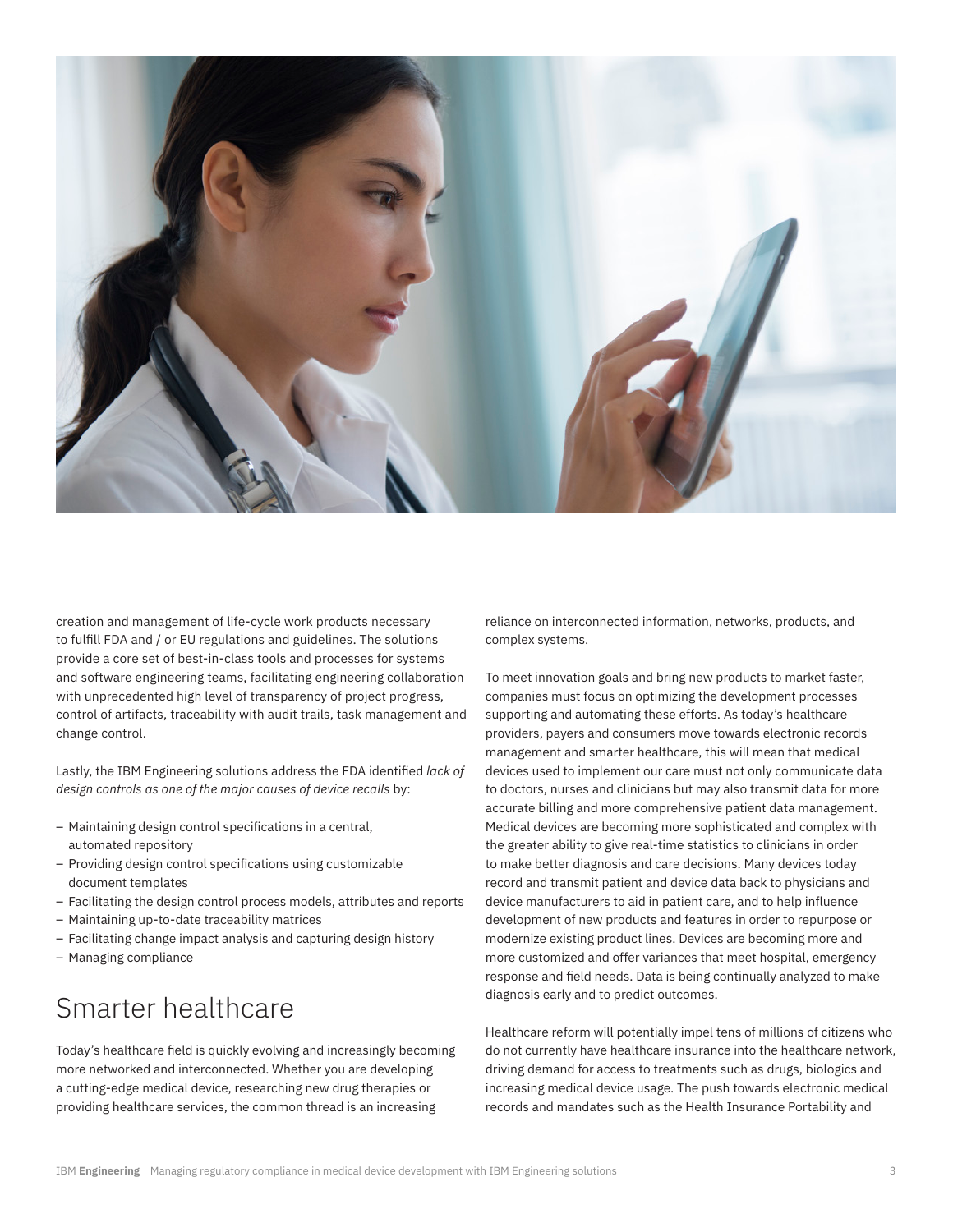Accountability Act (HIPAA) and massive changes in electronic data interchange and International Classification of Diseases (ICD) codes will drive modernization of core healthcare applications and systems. The cost of reform and compliance will drive technology investments to modernize legacy systems and to develop new business models.

What is the common driver to delivering smarter healthcare such as sophisticated devices, drugs and biologics or modern health maintenance networks? Software. Software is increasingly becoming the key factor for injecting new features, functions, and providing protocols for networking and building system user interfaces. All these software-driven capabilities lead to what we call smarter healthcare such as modern portal-based payer/provider/consumer networks, complex information data management systems, intelligent medical devices, and pioneering drug and biologics research and development. Software is the key to competitive advantage.

Today the healthcare industry is also investigating artificial intelligence (AI) - pharmaceutical companies aim to use this technology in drug discovery, medical device companies are exploring how to deliver better and faster diagnostics through AI machine learning to optimize treatment.

All innovations have a validity, provided they comply with regulations and adhere to safety, security and reliability standards. In 2017 and 2018 a total of 137 device recalls were issued by FDA for Class III devices alone.

In the next few sections we will look at some of the regulatory and compliance demands on the healthcare industry and look at the corresponding challenges created by compliance driven development within the medical device, healthcare payers, healthcare service providers and life sciences industries and explore how IBM Engineering solutions help address these challenges.

## Medical device and life sciences industry challenges

Medical device manufacturers must manage complex system requirements and provide quality development processes to manage portfolios of products. Medical device developers must base product strategies on real data, classify risks and ensure proper mitigation of hazards while controlling software and systems development life cycles to ensure quality through rigorous testing. Ongoing studies of effective product development point to significant failure rates—failure to deliver on time with the right features and functionality. Success depends on the ability to deliver faster, increase productivity and ensure high quality while reducing costs in the development cycle. All of these challenges are compounded by the need to ensure adherence to regulations and mandates.

Listed below are just a few of the challenges medical device developers face along with some of the key factors that they must control to remain competitive and successful:

- **Corporate strategy and planning:** Percentage of sales due to new products or new systems released, return on market investment, strategic planning operating budget per revenue, return on total assets. The introduction of new EU MDR, IVDR in May, 2017.
- **Product/Platform strategy:** Number of products per platform, amount of software per platform, cost for each new product or system, cost of modernization. With the new EU MDR, a product and platform strategy is required. This may cause some product portfolios to divest since cost of compliance will increase dramatically.
- **Functional innovation:** Improving time to market, increasing market share, achieving price premiums and return on investment for development.
- **Prototype development and testing:** Time from development to maturity, new product or system success rate, cost per engineering change, time and cost for conceptual mockups.
- **Risk and hazard mitigation:** Meet mandates for classification and management of risks and hazards (Failure Modes and Effects Analysis [FMEA], Fault Tree Analysis [FTA]).
- **Legal and regulatory compliance:** FDA, number of notices of violations from regulatory agencies, dollar value of potential legal liabilities, patents, corrective and preventive actions (CAPA)

Life sciences companies face the need for increased operational efficiency and cost containment as payers worldwide actively pushback on new and existing health care pricing. New innovations are always necessary to retain market share: discovery research is an important area with considerably growing risk, compliance and change control requirements. There is a need for a reliable infrastructure for reducing the possibility and impact of clinical data security and compliance vulnerabilities. Increasingly, scientists who are testing new discoveries are using outdated and inefficient tools and techniques at the same time that research and development has become more expensive. The result is a slow and costly process. Drug manufactures must support collaborative environments, automate the change control process and more effectively capture and communicate data to encourage quicker development.

Listed below are just a few of the challenges life sciences companies face along with some of the key factors that they must control to remain competitive and successful:

- **Product portfolio management:** Make the right R&D investments, return on investment, strategic product planning, percentage of sales due to new products, impact of generics and competition on product lines.
- **Security:** Ensure security of data and reliable management of the infrastructure; reduce the possibility and impact of security vulnerabilities.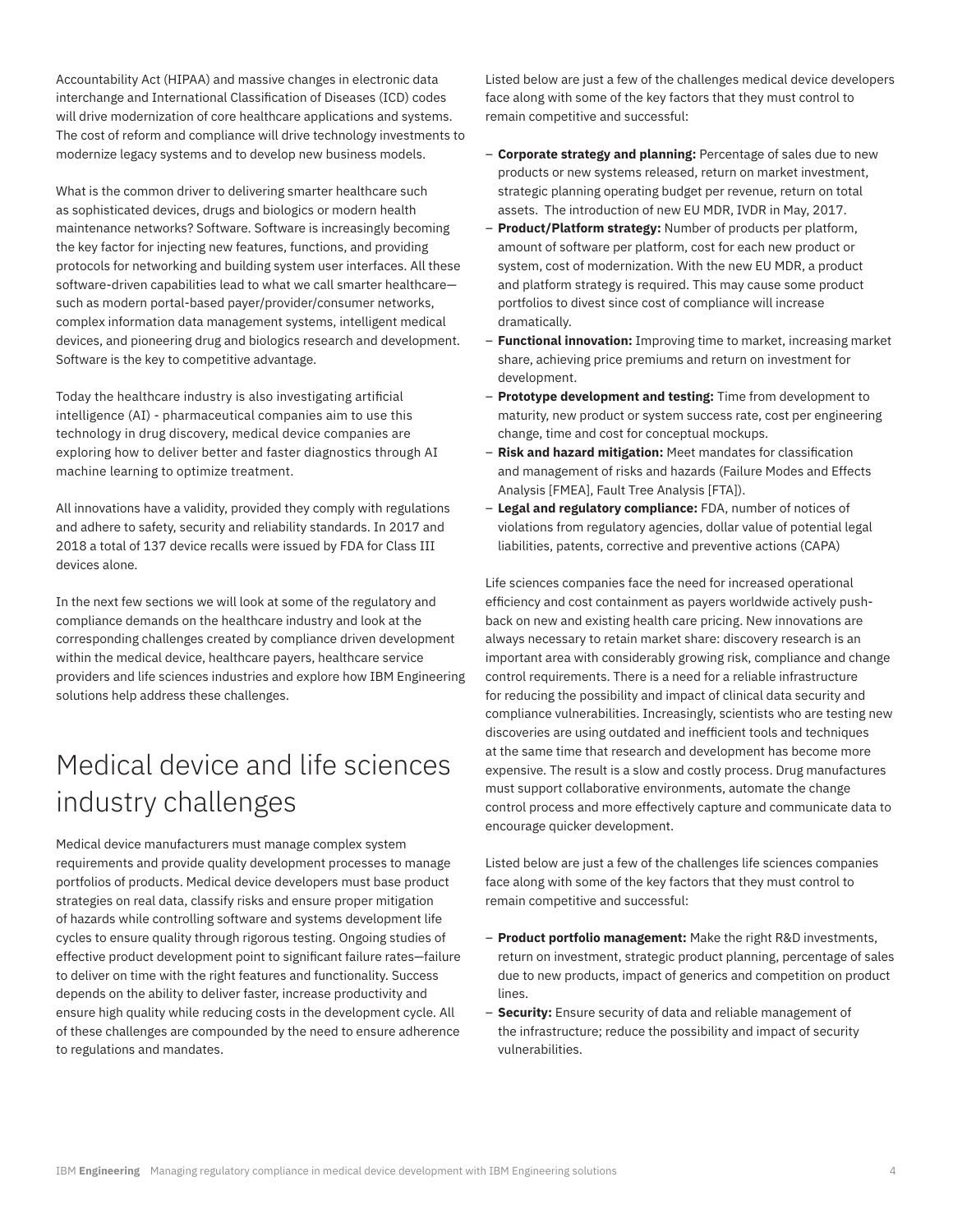

- **New scientific initiatives:** Targeted treatments and tailored medicine challenge traditional push-oriented development model.
- **Operational excellence:** Maintain requirements for manufacturing execution process, meet product, regulatory and productivity requirements.
- **Legal and regulatory compliance:** CGMP, GAMP (Current Good Automated Manufacturing Practice).
- **Verification and validation (V&V):** Validate tools and processes used in development and manufacturing of products, verify processes.
- **Change control:** Manage change, impact analysis of change during development or manufacturing processes.
- **Cost pressures:** Control costs of infrastructure for commercial and clinical development.

## Regulations impacting the medical device industry

The medical device industry is faced with ever increasing regulation and oversight of the design control process due to increased focus on device recalls and unintended consequences of improper use. In the FDA's own words, "Since 1984, FDA has identified lack of design controls as one of the major causes of device recalls. The intrinsic quality of devices, including their safety and effectiveness is established during the design phase"

In response to device safety concerns the FDA created the Quality Systems Regulations (QSR CFR 21 part 820) to ensure that products meet requirements and specifications and that current good manufacturing practices are followed in the development of devices.

Some of the key parts of the QSR that are of concern to device development organizations are:

- Strict design control measures.
- Use of tools to improve the development process.
- Separate definition and traceability of user requirements to design input.
- Separation of validation (user and patient needs are met) from verification procedures and record keeping (specified requirements are met).
- Software validation requirements that apply to software used as components in medical devices, to software that is itself a medical device, and to software used in production of the device or in implementation of the device manufacturer's quality system.

Most regulations and standards provide a framework but leaves it up to device developers to implement quality development procedures. It is the responsibility of manufacturers to establish requirements for each type or family of devices that will result in products that are safe and effective, and to establish methods and procedures to design, produce, and distribute devices that meet the quality system requirements. Lack of design controls is one of the major reasons for device recalls and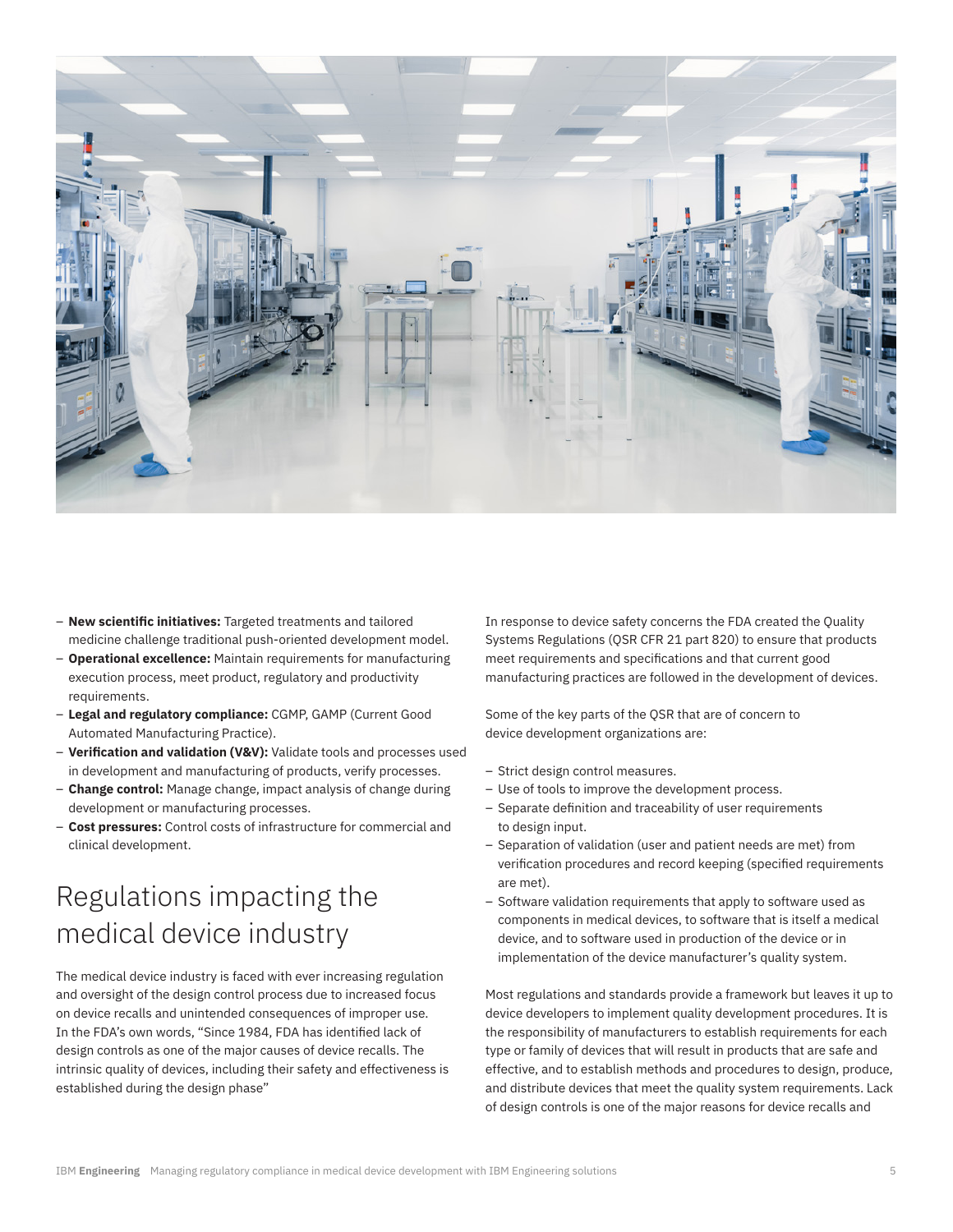violation notices resulting from audits. Adherence to a development process that defines requirements, identifies risk, manages change and facilitates and supports simulation and test well before implementation lowers development risk and costs and reduces time to market. Product expenditure skyrockets when deficiencies are discovered late in the development life cycle. Following a design control process that is repeatable, scalable, and automated can provide better project visibility and predictability, lowering overall costs, reducing product development time, and helps to navigate regulatory acceptance into the market.

Moreover, the new EU MDR requires an enterprise-wide approach with a mutli-disciplinary and cross-functional governance program.

The new EU MDR affects certain key areas in the product development and manufacturing. For instance, the manufacturers are required to monitor the safety profile of the product, not only involving safety, security and reliability assessment in product development, but also through implementation of a post-market surveillance plan. The controls around transparency and traceability within the whole supply chain will be strengthened. Establishing, implementing, documenting and maintaining a Quality Management System (QMS) is another mandate to device manufacturers. It is not yet a requirement but a recommendation to follow ISO 13485 as an internationally harmonized standard for designing a QMS for medical device development. The regulation (MDR, IVDR), when compared with the older version (MDD, IVDD), requires increased controls over supplier and outsourcing activities and a risk-based approach to QMS activities as well as implementation of risk management process throughout the product lifecycle. In addition to having a post-market surveillance plan to monitor the safety profile, strengthened supply chain controls, and QMS overhaul, medical device manufacturers are also required to understand the new clinical evaluation process and clinical evidence requirements. The new EU MDR and IVDR will have an impact on the development process of new products due to these new clinical requirements. Moreover, current products on the market will also be affected. Because the certification process of the current products will not be exempt by the new clinical evidence requirements.

All these facts aside, developers often view compliance to the design control standards from FDA, QMS activities, documentation needs, risk mitigation plans, etc. as overhead, interfering with their design work. The regulatory and quality populace is ultimately responsible for design control compliance, but they depend on hardware, software and mechanical designers and developers to do the actual work. Developers often respond to the regulatory professionals with "What do you want, a product or documentation?" However, medical device manufactures require confirmation that user needs are met by design inputs and that the design elements that are essential to the proper functioning of the device are identified, recorded, and tracked, in order to survive inspections and bring safe products to market. Companies must also establish reasonable design control processes and ensure that risk analysis is performed, changes to requirements and development artifacts are controlled and design history files are maintained. Management and proper tracing of requirements from the original design and development phase through the verification and

validation phase along with an accompanying risk management plan is crucial to remaining viable in the medical device market.

A significant change that has been introduced by the new EU MDR is the clinical evaluation as an application of the Verification and Validation processes. The scope of the QMS, mentioned above, includes clinical evaluation and post-marketing clinical follow up. Clinical Evaluation Reports (CER) will also be a critical compliance element as the deliverable of clinical evaluation. However, there is still some lack of clarity in the exact requirements of clinical evaluation process and CER – and their best practices. It becomes much more crucial for a medical device manufacturer to provide traceability between product requirements at the intended use environment, original design and verification and validation procedures both for analytical and clinical validation.

Automation of the capture, recording and traceability between these items not only cuts the time spent focused on regulatory compliance but can speed development time. It will help the medical device manufacturers to deal with the difficulties and challenges introduced via the clinical evaluation requirements. Adherence to a process that identifies requirements before implementation and then controls and manages requirements and requirement change throughout the design process is more efficient and requires fewer design iterations. When the requirements are identified, progress metrics and projection of completion dates are more objective and quantitative. Even when new requirements are identified mid-design or mid-implementation, the impact on the overall schedule is more quantitatively predictable when the requirements are properly captured and dependencies between requirements are maintained. Clients are often skeptical that following such a process can reduce time to market, but in addition to the efficiencies noted above, a good design control process followed by change and design reviews supported by change management allows problems to be identified earlier in the process while they are smaller, simpler, faster, and cheaper to fix.

Speeding the development time, is becoming a critical factor with the introduction of new EU MDR and IVDR. These new standards have exposed a shortage of certification bodies (could be as much as 50%) which will introduce a serious bottleneck in the certification process. Companies trying to achieve a time to market advantage will need to improve their internal development processes to offset potential delays in the certification process.

## How IBM Engineering solutions can help

IBM Engineering can help with implementing an effective design control process and a standard quality system process supported by best-in-class tooling to allow an organization to develop a corporate standard process which will provide efficiencies of scale. Developers can know what to expect and can easily develop compliant solutions incorporated with design control processes in line with FDA, satisfy QMS requirements imposed by FDA Quality Systems Regulations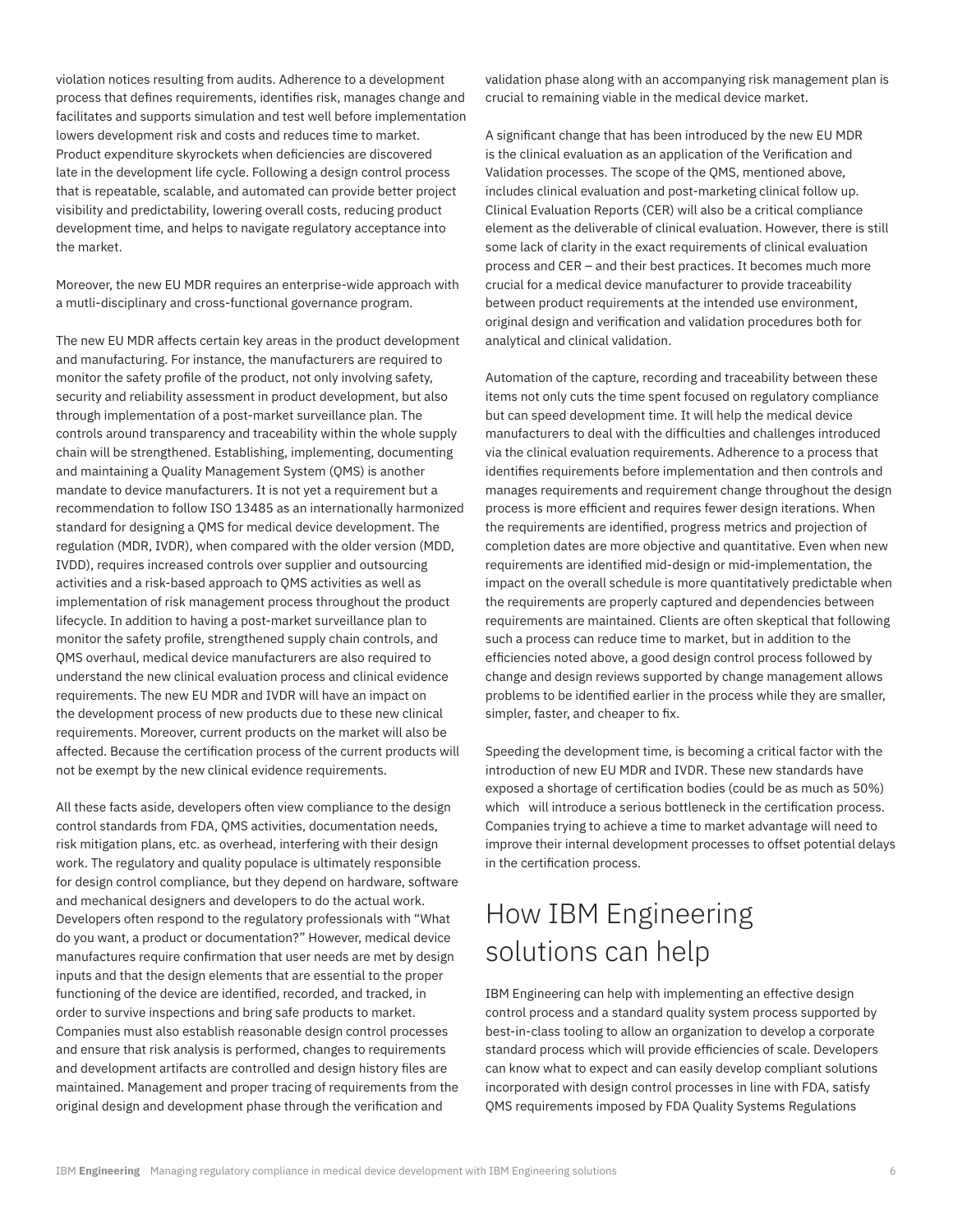

**Figure 1:** IBM Engineering solution to help manage regulatory compliance

or by the new EU MDR and satisfy Good Manufacturing Practice (GMP) guidelines. The IBM Engineering solutions for systems and software engineering supports collaborative tasks and linking of the life-cycle work products. Compliance can be made simpler with automated capture of design history, life cycle traceability and quality management processes required to manage compliance to regulations.

The solution offers, integrated, end-to-end traceability and fault and failure analysis that can improve processes, automate document generation, manage compliance to regulatory standards like IEC 62304, IEC 61508, 21 CFR 820.30, 21 CFR 11, ISO 13485 and ISO 14971.

Demonstrating compliance means control and documentation of the typical development tasks such as requirements gathering, analysis, system design, detailed design, verification and validation, risk analysis, project management and reporting.

The IBM Engineering software and systems delivery solutions offer visibility, control and automation. It is an open, proven, complete and modular solution comprising a comprehensive set of tools and best practices. IBM Engineering solutions offer all the tools that teams need to successfully define requirements, model, build, test, and deploy products.

Without integrations across the systems delivery life cycle, systems and software teams are left to operate in silos. When silos form, product delivery effectiveness suffers. In order to deliver smarter products that respond to changing market needs, it is necessary to allow systems and software engineering teams to perform efficiently and to collaboratively manage all the life-cycle work products. The IBM Engineering solutions for systems and software engineering provide complete life-cycle management—an integrated and collaborative environment for requirements analysis; architecture management; and work, change and configuration management for teams of systems engineers. The IBM Engineering solutions include:

- IBM Engineering Requirements Management DOORS® software for requirements management, traceability, and impact analysis capabilities
- IBM Engineering Systems Design Rhapsody® software for systems architecture, design and modeling
- IBM Engineering Test Management software for life cycle quality management from requirements, to build, to test cases and defects
- IBM Engineering Workflow Management software for integrated version control, automated work flows, and build capabilities enabling real-time visibility and complete project collaboration.

#### Requirements management and definition

Solutions that help to define and manage requirements to reduce rework, demonstrate compliance, and minimize costs and risks. IBM Engineering solutions can help address concerns related to product innovation such as improving time to market and achieving return on investments. Through requirements traceability, development teams can trace requirements to (and from) system requirements to test and risk analysis results facilitating more accurate business analysis and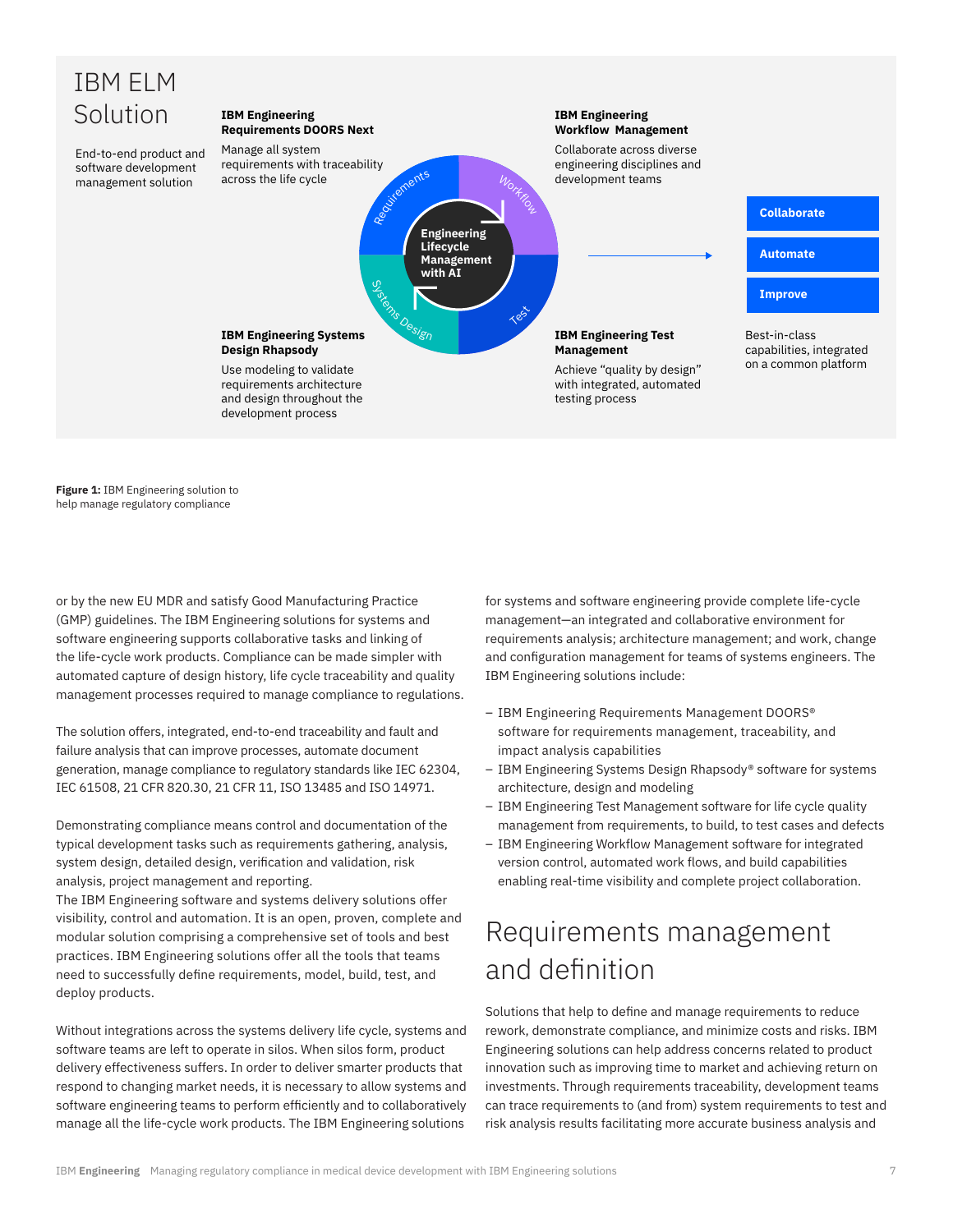

**Figure 2:** Demonstrate compliance by ensuring full traceability of requirements, design elements, risks, risk mitigation/contingency actions and verification and validation procedures using IBM Engineering Requirements Management DOORS, Systems Design Rhapsody, Engineering Workflow and Test Management

demonstration of compliance. In a recent industry study, organizations surveyed incurred a cost of as much as 60 percent on time and budget when they used poor requirements practices. Organizations with poor business analysis capabilities had three times as many project failures as successes.2 When requirements are defined and managed properly, project overruns can be significantly reduced by lowering the number of inaccurate, incomplete, and omitted requirements.

IBM Engineering Requirements Management DOORS software is a leading requirements management solution that can help reduce costs, increase efficiency and improve quality by managing requirements collection, control, communication, collaboration and verification. The use of its integrated requirements design environment can help manage traceability of your compliance and regulatory needs throughout the design and implementation life cycle.

IBM Engineering DOORS software design control templates built against FDA design control inspectional techniques can jumpstart projects subject to FDA regulations. Engineering DOORS software attributes can be used to properly classify and manage risks and hazards as required by the FDA. Engineering DOORS software maintains requirement and specification records of the design process which can demonstrate how your design and development plans are met by verification and validation plans and how risks can be mitigated.

Using Engineering DOORS software, traceability reports and matrices can be produced in a fraction of the time that it would take to produce them manually. Most importantly, Engineering DOORS software maintains a full audit trail on all changes: what was and what is, user

ID and date/time stamps of changes so that the design history file is created automatically as users go about their work of entering data and creating links. Electronic sign off is also available.

### Integrated collaboration, change and configuration management

Integrated change and configuration control, and automated work flows enabling real-time cross-team communication and collaboration for rapid response to change. The solution is integrated on the IBM Jazz™ platform which is suited to global and distributed teams. The Jazz platform can help transform systems and software delivery by making it more collaborative, productive, and transparent. IBM Engineering Workflow Management software is the collaborative engine of the solution, coordinating the system engineering tasks and workflows; all governed by a customizable team workflow process. Requirements from IBM Engineering DOORS software can be linked to work items in the IBM Engineering Workflow Management tool: this linkage helps developers or stakeholders review the requirements linked to a work item. The work item type may be a requirements change request, an implementation task, a defect, or other standard or custom work item type.

FDA regulation guidelines require identification of the major development tasks to be undertaken, deliverables for each task, and individual or organizational responsibilities (staff and resources) for completing each task. The IBM Engineering Workflow Management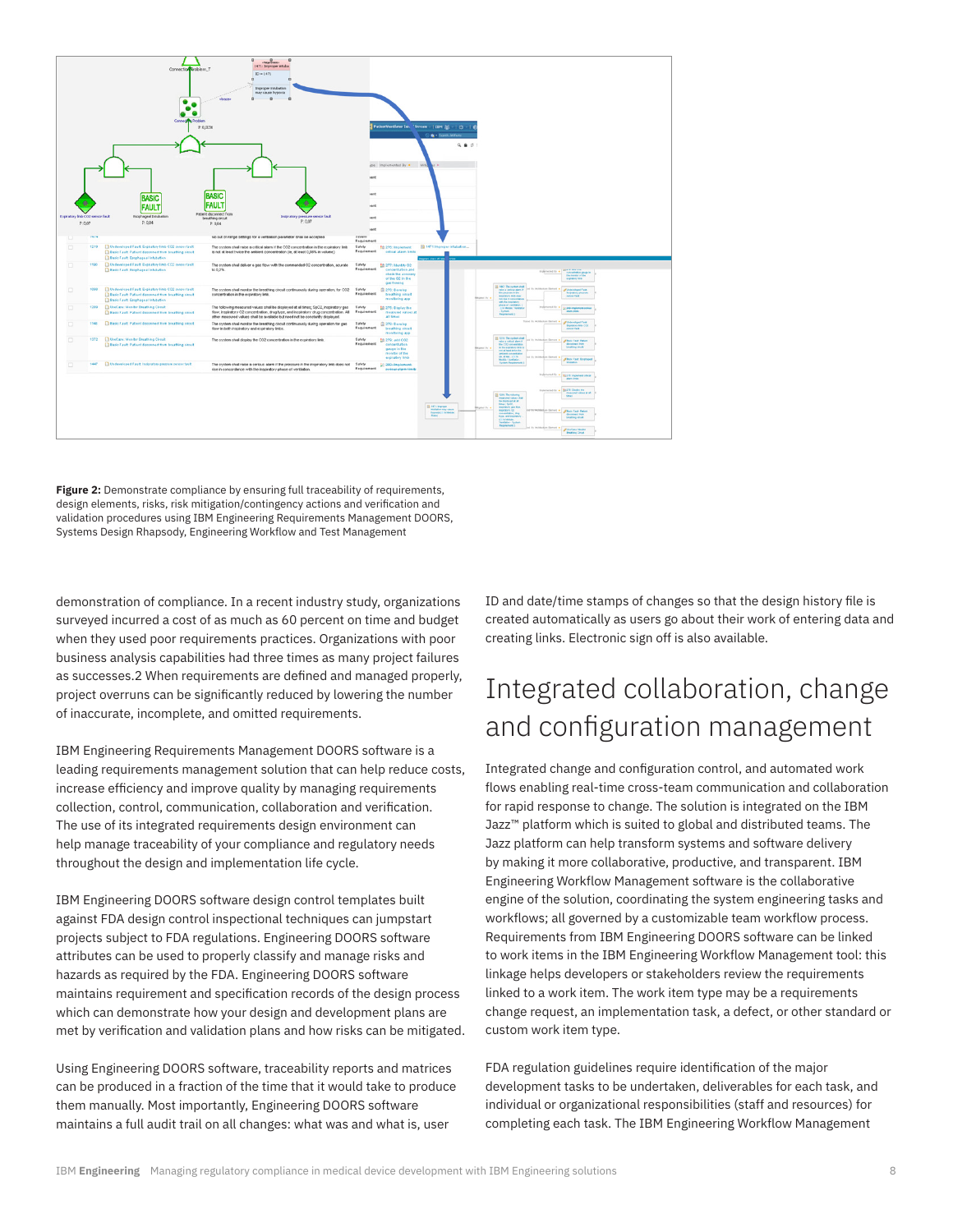| File Edit Vew Insert Link Analysis Table Tools Discussions User Help                                 |                                                                                                                                                                                  |                                                                                                                                                                                                   |                                                                                                                                                                                                                                                          |  |
|------------------------------------------------------------------------------------------------------|----------------------------------------------------------------------------------------------------------------------------------------------------------------------------------|---------------------------------------------------------------------------------------------------------------------------------------------------------------------------------------------------|----------------------------------------------------------------------------------------------------------------------------------------------------------------------------------------------------------------------------------------------------------|--|
| 日命里                                                                                                  | $\ $ m a m $\ $ $\ $ $\frac{9}{2}$ $\frac{13}{2}$ $\frac{14}{2}$ $\frac{1}{2}$ $\frac{1}{2}$ $\frac{1}{2}$ $\frac{1}{2}$ $\frac{1}{2}$ $\frac{1}{2}$ $\frac{1}{2}$ $\frac{1}{2}$ |                                                                                                                                                                                                   |                                                                                                                                                                                                                                                          |  |
| 3 7 < 图 7 ₽ 2 2<br>View 5. Verflication Traced from D M   Al levels M<br>$\mathcal{L}$ $\mathcal{L}$ |                                                                                                                                                                                  |                                                                                                                                                                                                   |                                                                                                                                                                                                                                                          |  |
|                                                                                                      | <b>Object Identifier   Verification Test</b>                                                                                                                                     | <sup>9</sup> Links to Verflication from Design Input                                                                                                                                              | Links to Design Input from User Needs                                                                                                                                                                                                                    |  |
| <b>Ver 19</b>                                                                                        | Alarms Sourced by Arrhythmia:<br>All Arrhythmia Alarms<br><b>Heart Rate Alarms</b>                                                                                               | Design Input<br><b>PM 825</b><br>Same algorithm but limited alarms and event storage Vfib,<br>Vtach, Vruns, PVCs, Asystole, Brady, Pacer, pro-pacer not<br>pacing or pacer not captured by heart. | <b>User Needs</b><br>PM 40<br>HR; basic single/dual lead arrhythmia (subset of<br>sophisticated arrhythmia)                                                                                                                                              |  |
| <b>Ver 20</b>                                                                                        | Factory Default Alarm Limits Alarm pesign Input<br>Indications                                                                                                                   | PM 826<br>Graphical and tabular trends, selected alarms and<br>arrhythmias stored. Events easily marked. Timing<br>appropriate for application area.                                              | User Needs<br><b>PM 45</b><br>To review cases by reviewing status, alarms, wave<br>forms and trends of multiple parameters.                                                                                                                              |  |
| Ver 21                                                                                               | Timing of Alarms Sourced by Arrhythmia<br><b>Sourced INOPs</b>                                                                                                                   |                                                                                                                                                                                                   |                                                                                                                                                                                                                                                          |  |
| <b>Ver 22</b>                                                                                        | Configuration of Basic vs Enhanced Design Input<br>Arrhythmia Alarms Off                                                                                                         | <b>PM_825</b><br>Same algorithm but limited alarms and event storage Vfib,<br>Vtach, Vruns, PVCs, Asystole, Brady, Pacer, pro-pacer not<br>pacing or pacer not captured by heart.                 | <b>User Needs</b><br><b>PM_40</b><br>HR; basic single/dual lead arrhythmia (subset of<br>sophisticated arrhythmia)                                                                                                                                       |  |
| <b>Ver 35</b>                                                                                        | All Arrythmia Alarms                                                                                                                                                             | Design Input<br>PM 828<br>Life threatening/arrhythmia alarms on instantaneously<br>Design Input<br>PM_841<br>Life threatening/arrhythmia alarms on instantaneously                                | <b>User Needs</b><br><b>PM 50</b><br>Instantaneous recognition of physiological data enables<br>immediate alarming capability<br><b>User Needs</b><br>PM_82<br>Instantaneous recognition of physiological data enables<br>immediate alarming capability. |  |
| <b>Ver 37</b>                                                                                        | <b>Factory Default Alarm Limits</b>                                                                                                                                              | Design Input<br><b>PM 829</b><br>Permit alarms to go below preset factory defaults (resp)<br>Design Input<br><b>PM 842</b>                                                                        | User Needs<br><b>PM 51</b><br>Detect event/change in patient condition by parameter<br><b>User Needs</b><br><b>PM 83</b>                                                                                                                                 |  |

**Figure 3:** Effective test management using IBM Engineering Test Management, integrates test planning and execution with requirements

tool integrates stakeholders, project leads, and systems engineers to facilitate compliance to FDA requirements for a quality design control process. It offers the collaborative task environment and automated change control process required by medical device developers and life sciences teams to manage FDA quality systems regulations and design control change management guidelines. Project dashboards in the IBM Engineering Workflow Management software can help further improve project tracking through transparency and reporting of team status and project health. Dashboards present live project and plan information in tabular or graphical form further facilitating the control over the development process while also providing flexibility and agility in team workflows. The team build component in IBM Engineering Workflow Management software implements a standardized and controlled build process and provides build awareness, control, and traceability to the software engineering team and the software test team. Teams can also expect improved configuration management to control product content as required by the FDA controls for design documentation and artifacts.

## Design and development

Solutions that help model, design, and build resilient architectures for today's most innovative products, systems, software and systems of systems. Architectural decisions and design activities are supported by IBM Engineering Systems Design Rhapsody software. IBM Rhapsody software offers capabilities for modeling system and software requirements, as well as developing and delivering

the software components. It provides an easy-to-use yet rigorous environment for the creation, management, and execution of both SysML and UML models.

IBM Rhapsody software is a visual development environment for systems engineers and software developers creating real-time or embedded systems and software. IBM Rhapsody software helps diverse teams collaborate to understand and elaborate requirements, and abstract complexity visually using industry standard languages. IBM Rhapsody software provides medical device engineers with a collaborative development environment with simulation for early requirements, architecture and behavioral validation, fostering better understanding of complex requirements and trade-off analysis of complex systems.

The intent of the FDA quality system requirements is that the product's conceptual description be elaborated, expanded, and transformed into a complete set of design input requirements which are written to an engineering level of detail. IBM Rhapsody software can facilitate meeting the intent of this regulation. FDA regulations require procedures for the formal review and documentation of the evolution of the design and identification of concerns and potential design issues. IBM Rhapsody software helps capture design evolution and its powerful simulation abilities support design reviews and help in the early identification and capture of potential design issues.